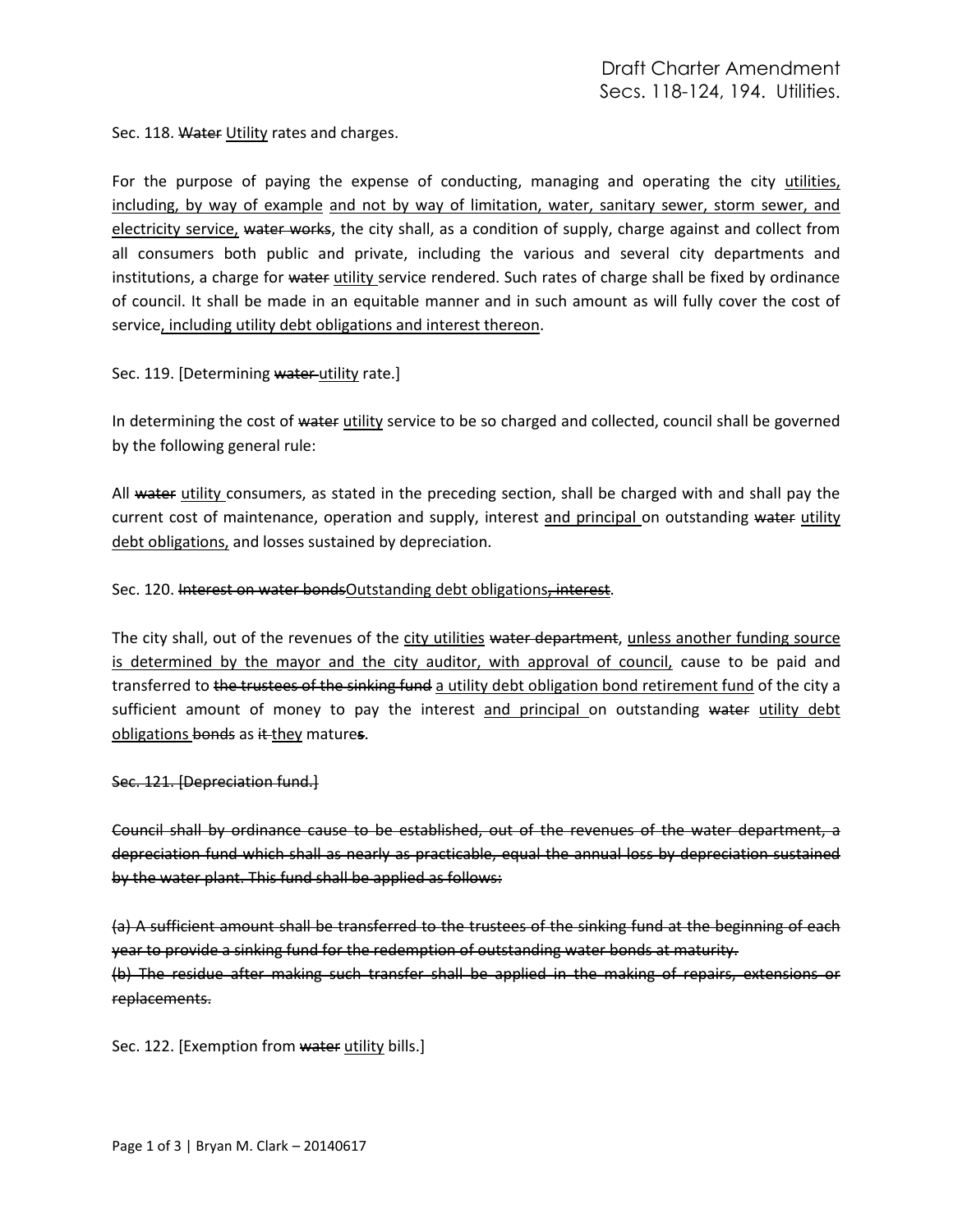## Draft Charter Amendment Secs. 118-124, 194. Utilities.

Council may by ordinance or resolution relieve from the payment of bills, or any portion thereof, for water utility service, any hospital, asylum or other charitable institution devoted the relief of the poor, the aged, the infirm or destitute persons or orphan children, but such relief shall only be granted to notfor-profit institutions that support disadvantaged persons, which institutions are within the city's limits, and which are not maintained by general taxation. , and on the further condition that the The bills from which said parties are relieved are shall be promptly paid to the water department out of the general revenue fund of the city to the department providing the utility.

Sec. 123. Cash deposits on water Utility rules and regulations.

In conducting, managing and operating the city utilities, the administration of the affairs of the water department the city shall prescribe such rules and regulations as the just interests of the city and water utility consumers may demand.<sup>1</sup> The city may also require from a consumer a cash deposit or other form of security deemed necessary to protect the city against loss by reason of non-payment of bills or other breach of contract. Cash deposit so received by the city shall be deemed as money held in trust to be returned to the depositors with interest at the rate of four per centum per annum at the termination of the contract and after there has been full compliance with its terms Council shall by ordinance or resolution transfer said deposits to the trustees of the sinking fund to be held in trust for the water department, but subject at all times to draft of the city to meet adjustments with the depositors. The trustees of the sinking fund shall invest the money so transferred as other funds under their control are invested, and the net gains resulting from the investment shall annually be placed to the credit of the said trust account.

Sec. 124. Rates and charges for service furnished by municipally owned utilities.

The general rules prescribed in sections 120, 121, 122, 123 and 124, governing the sale and disposition of utilities of water, shall apply as far as practicable in the sale and disposition of the service of all other public utility plants owned and operated by the city, except that as to any such service furnished in competition with a privately owned plant, the rate shall be such as in the opinion of council tends best to develop and increase the business, to increase the load factor and to promote in other ways the general success of such utilities.

## Sec. 194. Reports to city by grantee Franchise terms, reports.

No ordinance making such grant, renewal or extension shall be valid unless it shall expressly provide therein, that the grantee shall make to the city at prescribed semi-annual periods, a statement of the assets, liabilities, receipts and disbursements of the public utility operating such grant, renewal or extension. Said statement shall be in detail adequate for determining the cost of the service rendered, and shall be signed and sworn to by the grantee or its proper officer or officers. Said ordinance shall also

 $\overline{\phantom{a}}$ 

 $^{1}$  This recommendation may change based on the draft language for sinking fund.